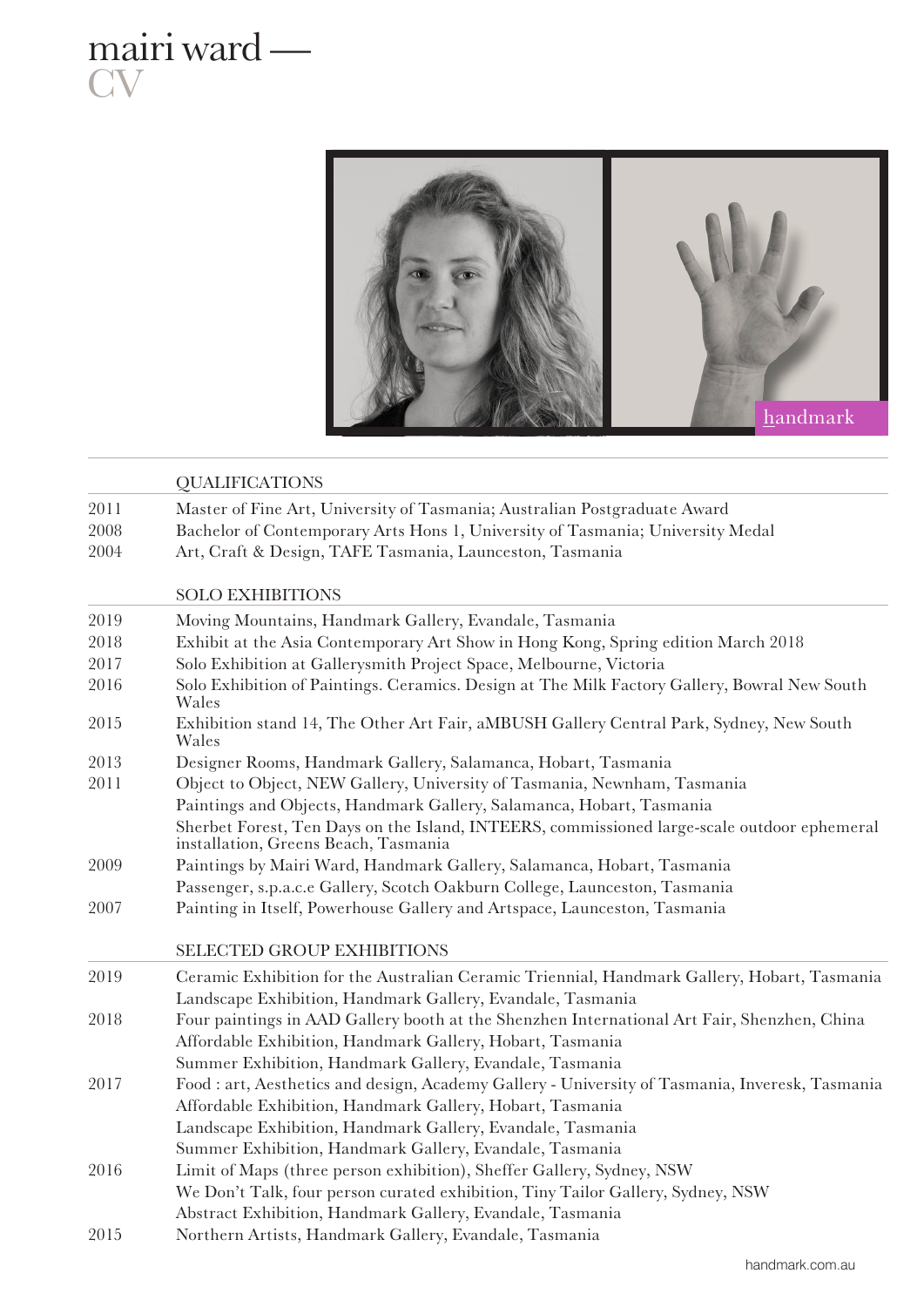|      | SELECTED GROUP EXHIBITIONS<br>continued                                                                                        |
|------|--------------------------------------------------------------------------------------------------------------------------------|
| 2013 | Christmas Exhibition, Milk Factory Gallery, Bowral, New South Wales                                                            |
| 2010 | In Partnership, Academy Gallery, Launceston/ Devonport Regional Gallery, Devonport, Tasmania                                   |
|      | Connections, Scotch Oakburn College, Launceston, Tasmania                                                                      |
| 2009 | Tasmanian Art Foundation Exhibition, Tasmanian Museum and Art Gallery, Hobart, Tasmania                                        |
|      | The New Landscape, Handmark Gallery, Evandale, Tasmania                                                                        |
| 2008 | Small Works Exhibition, Brunswick Street Gallery, Melbourne, Victoria                                                          |
|      | <b>AWARDS / GRANTS</b>                                                                                                         |
| 2019 | Finalist, Tasmanian Womens Art Prize, three exhibitions across the state                                                       |
| 2018 | Arts Tasmania, Artist Investment grant for the Asia Contemporary Art Show in Hong Kong                                         |
| 2017 | Arts Tasmania, individual delivery grant for solo exhibition, GallerySmith Project Space, Melb<br>VIC                          |
| 2016 | Northern Exposure Grant from Tasmanian Regional Arts, solo exhibition at the MFG, NSW                                          |
|      | Artsbridge grant from Arts Tasmanian, solo exhibition at the Milk Factory Gallery, NSW                                         |
|      | Arts Tasmania, assistance to individuals grant to make a new body of work                                                      |
|      | Finalist, Bay of Fires Art Prize, St Helens, Tasmania                                                                          |
| 2015 | Tasmanian Regional Arts, Quick Response Grant                                                                                  |
|      | Arts Tasmania Crowbar grant in conjunction with Pozible crowdfunding campaign, Exhibiting at<br>The Other Art Fair, NSW        |
|      | Finalist, Bay of Fires Art Prize, St Helens, Tasmania                                                                          |
|      | Finalist, Glover Art Prize, Evandale, Tasmania                                                                                 |
| 2014 | Finalist, Glover Art Prize, Evandale, Tasmania                                                                                 |
| 2013 | Australia Council for the Arts, ArtStart grant                                                                                 |
|      | Australian Craft Awards, Winner of the Chairman's Award                                                                        |
|      | Finalist, Bay of Fires Art Prize, Gallery Parnella, St Helens, Tasmania                                                        |
|      | Finalist, Burnie Print Prize, Burnie Regional Gallery, Burnie, Tasmania                                                        |
| 2012 | Arts Tasmania, assistance to individuals grant                                                                                 |
| 2011 | Arts Tasmania, assistance to individuals grant for a solo exhibition at Handmark Gallery                                       |
|      | Tasmanian Regional Arts, Quick Response Grant                                                                                  |
|      | Finalist, Tasmanian Design Award                                                                                               |
|      | Finalist, Glover Art Prize, Evandale, Tasmania                                                                                 |
| 2010 | Scotch Oakburn College Collection: acquisition                                                                                 |
|      | Finalist, Glover Art Prize, Evandale, Tasmania                                                                                 |
|      | Tasmanian Regional Arts, Quick Response Grant                                                                                  |
| 2008 | Scotch Oakburn College s.p.a.c.e Gallery Tertiary Student Art Award                                                            |
|      | University of Tasmania - Dean's Roll of Excellence with Honours                                                                |
| 2007 | Fullers Bookshop Award for Art Theory, and Philcam Art & Framing Award for Painting Studio,<br>S.V.P.A. University of Tasmania |
|      | <b>COMMISSIONS</b>                                                                                                             |
| 2018 | Public art commission for the Peakock Rehabilitation under the Tasmanian Government Art Site<br>Scheme                         |
| 2016 | Public art commission for the Oatlands District High School under the Tasmanian Government<br>Art Site Scheme                  |
| 2015 | Public art commission for the Tasmanian Audit Office under the Tasmanian Government Art<br>Site Scheme                         |
| 2012 | Public art commission for the Palliative Care Centre under the Tasmanian Government Art Site<br>Scheme                         |
|      | Commission to make a small group of ceramics for Sturt Gallery, NSW                                                            |

2011 Commission to create a small range of ceramic, textile and paper objects, for the Queen Victoria Museum & Art Gallery, Royal Park shop, Launceston